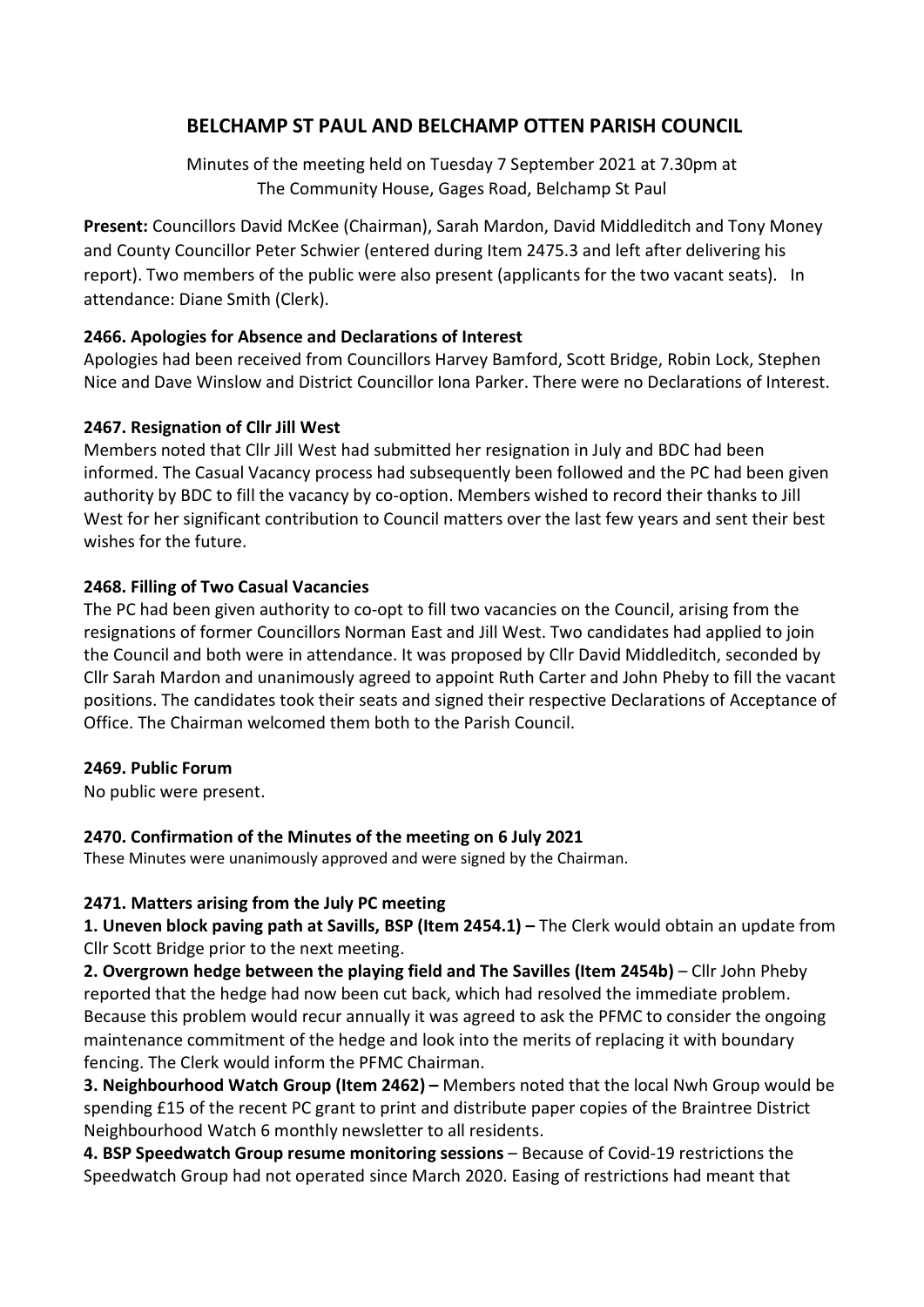sessions could recommence last week. 2 sessions had been undertaken to date and 5 vehicles had been reported to Essex Police for travelling significantly in excess of the 30 mph speed limit. Regular sessions would be held going forward.

5. Highway works update – Members were pleased to note that the signpost at the junction of Church Street/Vicarage Road and Otten Road in BSP had been replaced. Unfortunately, the BSP finger of the signpost included a spelling error. ECC Highways had been made aware of the error and would be rectifying it at the same time as the misspelt sign ("Knowles Green") near Cutbush Farm at the junction of Pollards Green Road and Bakers Road, BSP. Members also noted that works were scheduled to replace the disintegrating signpost at Ovington (junction of Bakers Road and Bradley Hill). The Clerk recorded her thanks to County Cllr Peter Schwier for his assistance in expediting these matters.

### 2472. Essex County Council

The Clerk had circulated details of e-mails covering various topics, received from County Councillor Peter Schwier since the previous meeting. These were noted by Members. (See Item 2476 below.)

### 2473. Braintree District Council

Members noted the written report from District Councillor Iona Parker which included the following matters: BDC had given more than 10,000 grants, totalling £54m, to businesses affected by Covid restrictions and they were now focusing on post lockdown recovery going forward: BDC finances have been affected by the pandemic and they are considering ways to close the funding gap over the next 4 years: BDC now has a 5 year supply of deliverable homes which puts them in a better position to resist speculative planning applications: Work on a new GP surgery in Sible Hedingham is expected to commence in early 2022, on land secured through a Section 106 Agreement: the Councillor's Grant Scheme will continue for this year and applications are invited from Parish Councils.

### 2474. BDC Local Plan

Members noted that the Inspector's decision on Section 2 of the BDC Local Plan was awaited. There would be further consultation on Proposed Modifications to the Plan and BDC anticipated that the LP would be adopted by the end of 2021.

### 2475. Finance

| 1. The Income and Expenditure List was approved as follows: |                                                               | IN $(E)$ | OUT(f) |
|-------------------------------------------------------------|---------------------------------------------------------------|----------|--------|
| 8 July                                                      | <b>ECC Verge Cutting payment</b>                              | 1970.45  |        |
| 14 July                                                     | Fred Eady - Coolant for tractor                               |          | 12.00  |
| 14 July                                                     | RCCE - Annual subscription                                    |          | 52.80  |
| 21 July                                                     | $E$ -On – PFMC                                                |          | 13.49  |
| 29 July                                                     | Transfer                                                      | 13.49    |        |
| 30 July                                                     | Braintree District Neighbourhood Watch - Grant                |          | 25.00  |
| 30 July                                                     | David Smith - Litter picking at BSP                           |          | 66.00  |
| 30 July                                                     | Fred Eady – Litter picking at Belchamp Otten                  |          | 66.00  |
| 30 July                                                     | Diane Smith - Clerk's salary and expenses                     |          | 192.50 |
| 30 July                                                     | R H Nankivell - Cutting grass at Church Green, Belchamp Otten |          | 110.00 |
| 24 Aug                                                      | $E$ -On – PFMC                                                |          | 13.12  |
| 24 Aug                                                      | Transfer                                                      | 13.12    |        |
| 31 Aug                                                      | Diane Smith – Clerk's salary and expenses                     |          | 235.35 |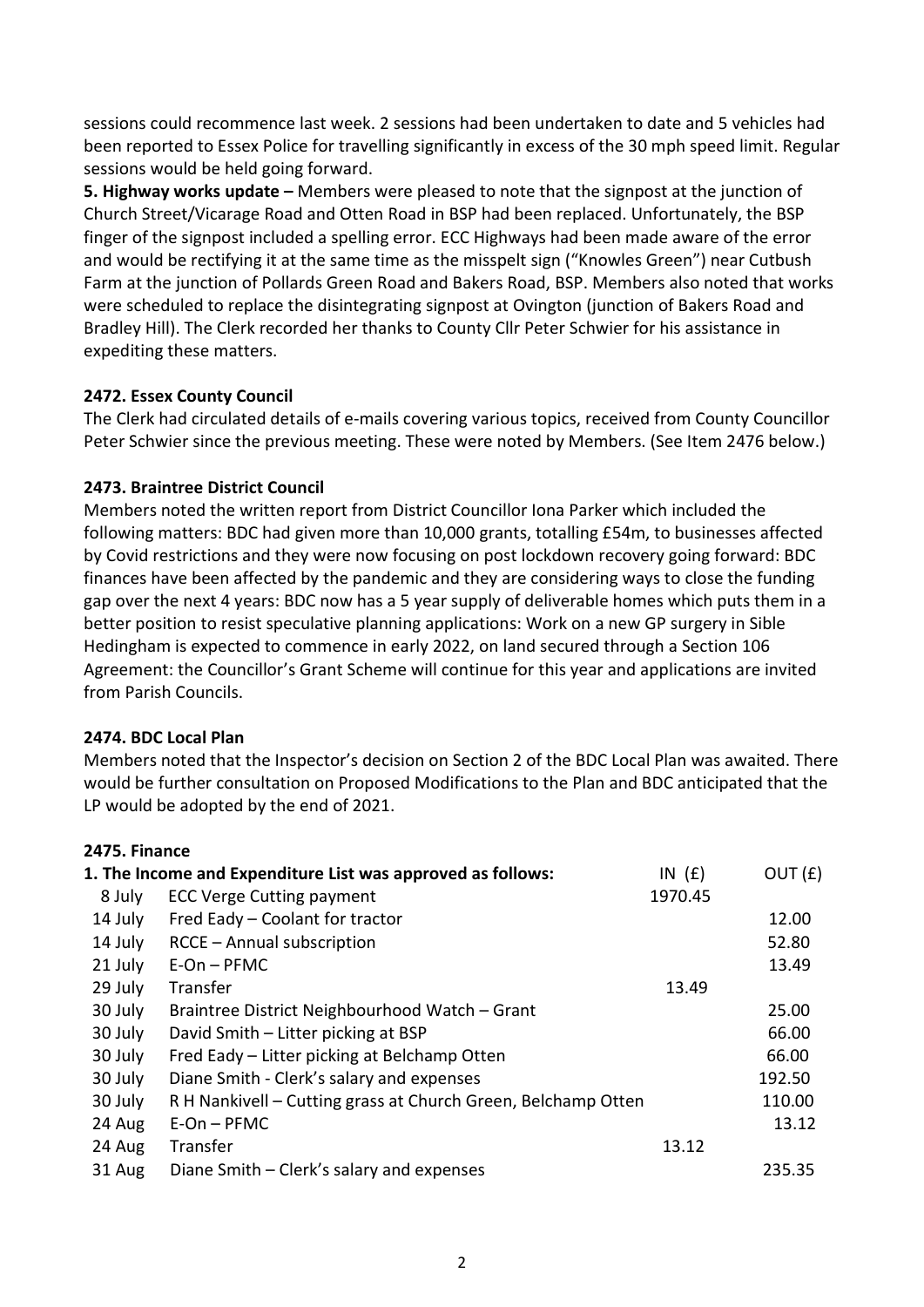Current account balance at 31 August 2021 was £4370.87, Deposit account balance £15,822.34 and PFMC account £11,309.30.

2. Completion of 2020-21 Audit process – The Clerk reported that there had been no requests from residents to inspect the accounts and that PKF Littlejohn had confirmed receipt of the Audit Exemption Certificate for 2020-21.

### 3. CIF Grant application / Tree Planting Plan for Cole Green

The Clerk had submitted an application for a CIF grant to plant 3 new trees on Cole Green and to dig out the ditch in front of Savilles. The total project cost was estimated to be £934 and the CIF grant would cover 50% of the cost. The cost of the trees, stakes and delivery was £334. A final quotation was still awaited to dig out the ditch as this was subject to prior strimming of the ditch. A quotation for this preliminary work was being sought.

### 2476. Essex County Council (continued from Item 2472 above)

The Chairman welcomed County Cllr Peter Schwier to the meeting. County Cllr Schwier reported on the following matters: the new ECC administration had been in place for 100 days and he would forward a film that has been made of their achievements, as soon as it was available: NHS treatments had been delayed because of the Covid pandemic but 3 mobile operating theatres were now making a real impact on reducing the operation waiting lists: further information on the Covid booster vaccinations was expected shortly. The Chairman thanked County Cllr Schwier for the updates and County Cllr Schwier left the meeting.

### 2477. Reconsider project to crown reduce 3 Lime trees in Vicarage Road, BSP

In July 2020 the PC had agreed to defer the crown reduction work on the 3 Lime trees in Vicarage Road, BSP (see Item 2325b) for 1 year. Members briefly reconsidered this project but agreed not to proceed with it at this time because of current financial circumstances.

# 2478. Playing Field Management Committee

a) Application for Section 106 funds – Members noted that the PFMC were progressing the improvements to the Children's Play Area. However, investigations had identified that the cost of removing the existing 'locomotive and 2 carriages' would be prohibitive. Following a request from the Chairman of the PFMC, the Clerk had enquired whether BDC would amend the Section 106 fund approval to include the purchase of a baby swing instead of a replacement train and 2 carriages? A quotation for the new specification (Monkey Bars and Baby Swing plus necessary safety matting) had been received from Wicksteed Leisure Ltd totalling £4178.20 excluding VAT. This is £154.80 less than the original grant application for £4333.00. Members unanimously endorsed this amendment and a response from BDC was awaited.

2479. Review of speed limits in Church Street, BSP – It was agreed that the Clerk should send details of the road speed limits around Knowl Green to County Cllr Peter Schwier, as this was experiencing similar speeding problems to those at Church Street. At Knowl Green there was a stretch of national speed limit between the 30 mph restriction at Gages Road, BSP and the 40mph limit on entry to Knowl Green. The roadway also narrowed significantly on entry to Knowl Green, where the bridge over Belchamp Brook was sited on a bend. It was hoped that this road could then also be part of the wider ECC review covering the increasing multi-purpose use of highways.

### 2480. Review of BDC Emergency Plan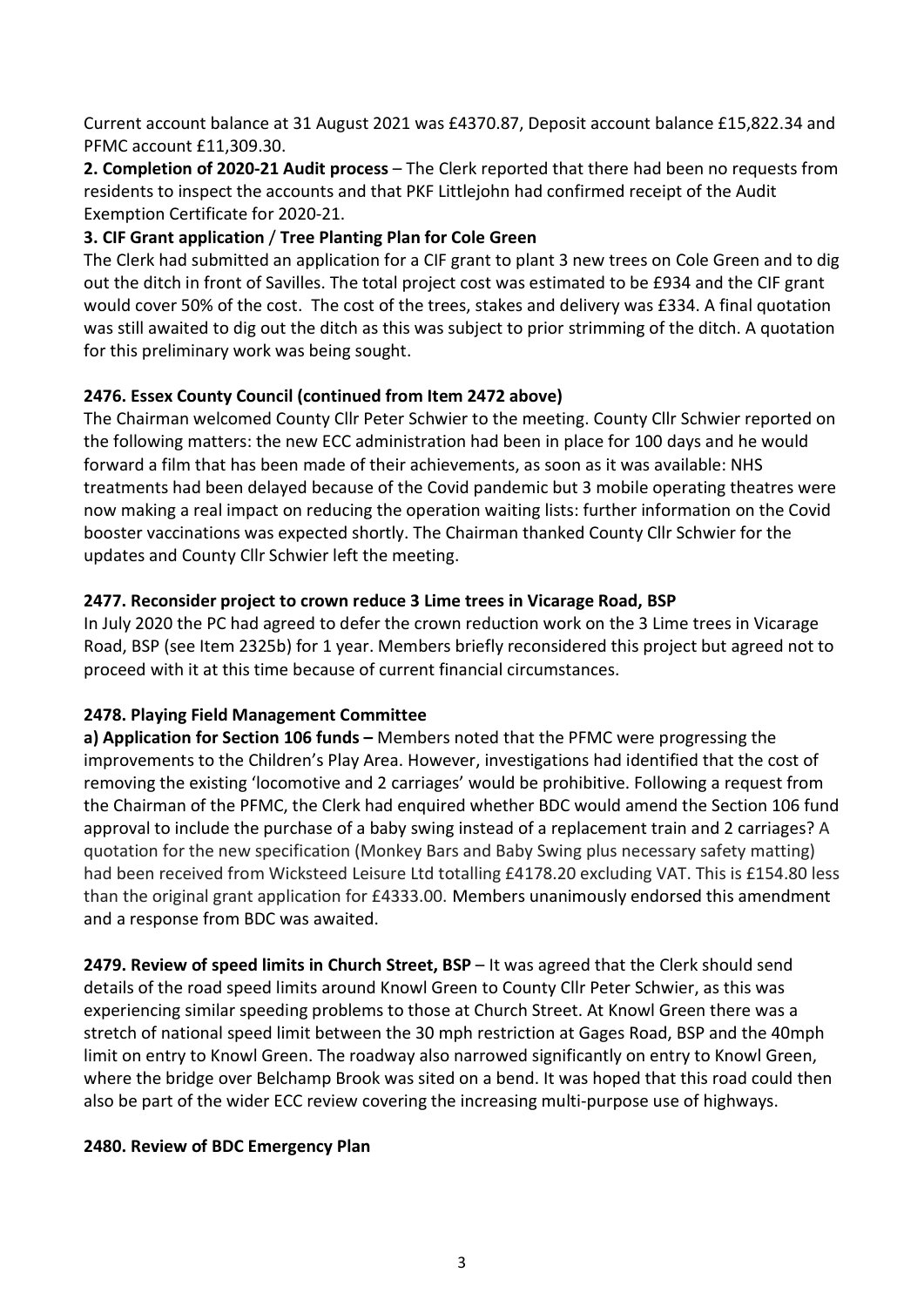The Clerk and Emergency Officer had studied the existing Emergency Plan and identified the need for updates to the BSP Primary School staff contact details. It was agreed that the relevant amendments should be submitted to BDC.

### 2481. Village Design Code

The Clerk confirmed that information on a Village Design Code would be placed on all noticeboards and in the next edition of Rural Rumblings, which would be circulated in early October. Volunteers would be sought to take part in the project. This would be considered further at the next meeting.

### 2482. Resignation of BSP Village Litter Picker

Members noted that David Smith had resigned as the Litter Picker for BSP. A volunteer had come forward to take over the duties and it was unanimously agreed to appoint Wendy Bird as the new Litter Picker for BSP with effect from 30 September 2021.

### 2483. Correspondence

Members considered the Correspondence List which had been circulated by the Clerk. The following items were noted: Parliamentary Boundary Review Consultation: Review of BDC Councillors' Community Grant Scheme (PC to submit favourable comments): Invitations to join ECC Highways Devolution Scheme and Salt Bag Partnership (no action at this time): Software update required to BSP Defibrillator (temporary replacement defibrillator will be provided): Replacement of existing sign detailing service times at Belchamp Otten Church (PC have no objection).

### 2484. Planning applications and decisions

1. Applications – Members considered the following applications:

- 21/02201/HH – Baytree House, Cole Green, BSP – Erection of 1<sup>st</sup> floor extension above existing ground floor. NO COMMENT.

- 21/02389/HH – Mill House, Gages Road, BSP – Demolition of part of existing outbuilding and replacement with a single storey addition. Conversion of existing outbuildings and use of single storey addition as annexe. COMMENT IN SUPPORT OF THE APPLICATION.

- 21/02451/AGR – 1 Hobarts Hall, Borley Road, Belchamp Otten – Prior notification of agricultural development. Erection of a general purpose agricultural building. FOR INFORMATION ONLY.

- 21/02386/HH - Lantern Cottage, Cole Green, BSP – Installation of outdoor swimming pool in rear garden and associated plant room. NO COMMENT.

# 2. Planning Appeals -

Refs: 3270942 and 3270944 - The Cherry Tree, Knowl Green – Conversion of redundant public house and self-contained flat to 2 dwellings. COMMENT: PC CONTINUE TO HOLD THE VIEWS EXPRESSED IN THEIR ORIGINAL SUBMISSION TO BDC ON THIS PLANNING APPLICATION.

# 3. Decisions –

- 21/01288/FUL – Mill House, Gages Road, BSP – Proposed conversion of existing outbuildings to single dwelling with central section replaced. WITHDRAWN.

- 21/00505/FUL - The Community House, Gages Road, BSP – Replace thatched roof with tiles. APPROVED.

### 2485. Public Forum

a) Covid precautions – Ventilation - Members noted that opening the highest windows in a room was the most effective way of ensuring adequate ventilation to protect against Covid-19. This would be considered for future meetings.